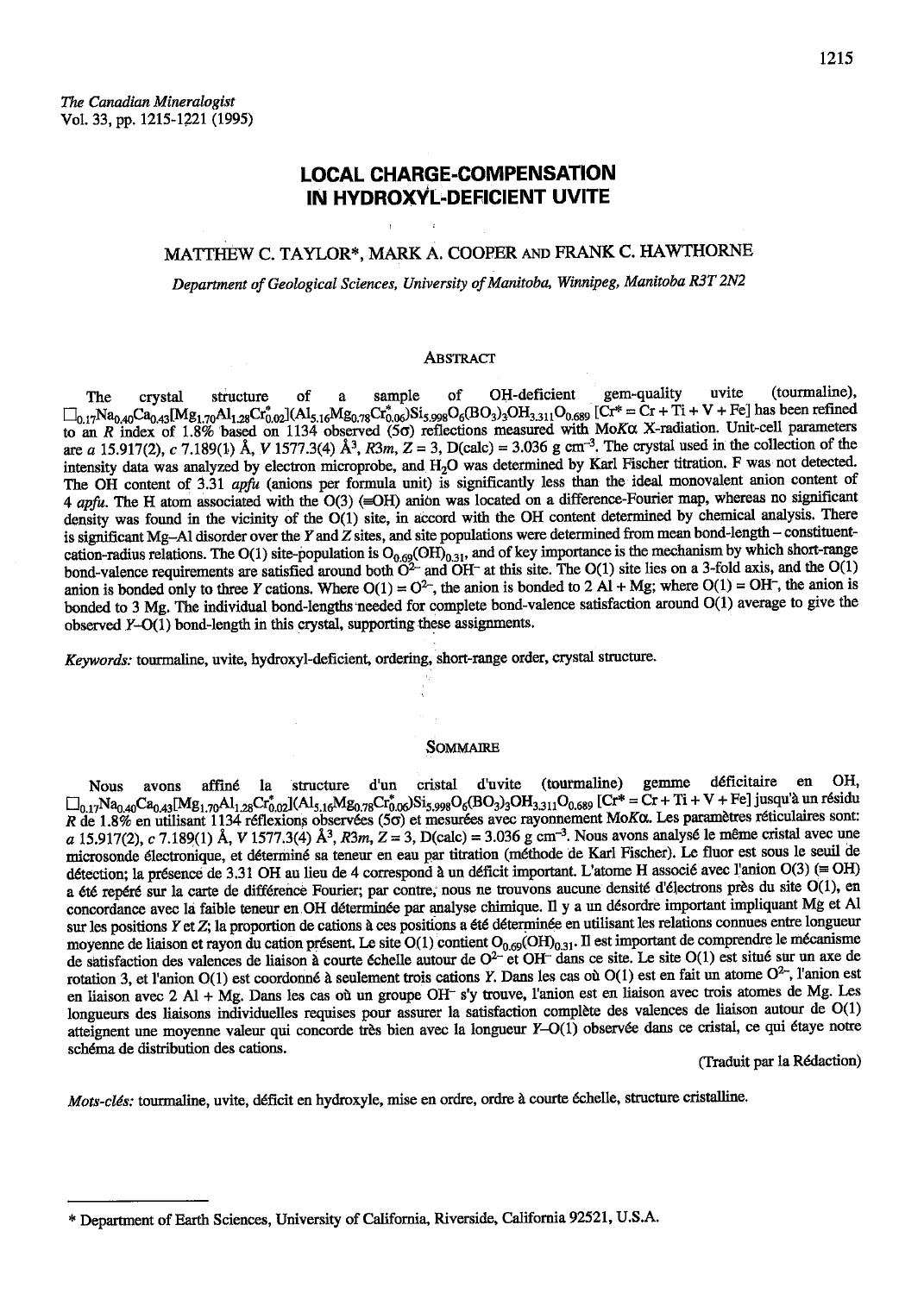#### **INTRODUCTION**

The general chemical formula of tourmaline may be written as X  $Y_3$   $Z_6$  (Si<sub>6</sub>O<sub>18</sub>) (BO<sub>3</sub>)<sub>3</sub> W<sub>4</sub> where X = Na,K,Ca,  $Y = Li$ ,Mg,Fe<sup>2+</sup>,Mn<sup>2+</sup>,Al,Fe<sup>3+</sup>,Cr<sup>3+</sup>,V<sup>3+</sup>,  $(Ti^{4+})$ , Z = Al,Mg,Fe<sup>3+</sup>,Cr<sup>3+</sup>,V<sup>3+</sup>, and  $W = OH$ ,F,O.

Tourmaline is quite an intractable mineral to chemically analyze completely, as it is commonly strongly zoned, H, Li and  $Fe^{2+}/Fe^{3+}$  cannot be determined by electron microprobe, and the proportion of B cannot be established with sufficient accuracy by the electron microprobe to be useful in tourmaline studies. This problem of the behavior of light lithophile elements is of considerable significance for many rockforming and important accessory minerals  $(e.g.,$ Hawthorne 1995); tourmaline is no exception. These difficulties are usually circumvented by making assumptions conceming the stoichiometry of these 'difficult" components. In some cases, other techniques have shown that some of these assumptions can be valid for tourmaline (e.g., Burns et al. 1994). However, evidence is accumulating (Povondra 1981, Povondra & Novák 1986, Henry & Dutrow 1990, Grice & Ercit 1993, Dyar et al. 1994) that some of these stoichiometric assumptions are not of general validity. It is often assumed that  $OH + F =$  $4$  *apfu* (anions per formula unit), with the concomitant requirement that both the  $O(1)$  and  $O(3)$  sites of the tourmaline structure are occupied by monovalent anions; however, the analytical work of Povondra (1980), Povondra & Novdk (1986) and Dyar et al. (1994) indicates that this assumption is not always justified. Here, we present structural results on a F-free OH-deficient uvite crystal and show how the structure responds to a monovalent-anion content less than the ideal value of 4 apfu.

TABLE 1. MISCELLANEOUS DATA FOR OH-DEFICIENT UVITE

| a (Å)                                   | 15.917(2)                                                                       | Crystal size             | $-0.20$ mm  |
|-----------------------------------------|---------------------------------------------------------------------------------|--------------------------|-------------|
| c                                       | 7.189(1)                                                                        | <b>Total reflections</b> | 1137        |
| V (Ū)                                   | 1577.3(4)                                                                       | Obs. reflections         | 1134        |
|                                         |                                                                                 | R(azimuthal)%            | $1.4 - 1.1$ |
| Space Group                             | R3m                                                                             | R(obs)%                  | 1.8         |
|                                         |                                                                                 | wR(obs)%                 | 2.3         |
| $R = \Sigma( F_n  -  F_n )/\Sigma F_n $ |                                                                                 |                          |             |
|                                         | $wR = [\Sigma w ( F_n  -  F_n )^2 / \Sigma [F_n^2]^2$ , w = 1/(oF) <sup>2</sup> |                          |             |

#### EXPERIMENTAL

# Collection of X-ray data

The material used in this study was acquired from a gem dealer, and is from an unknown location in East Africa. The crystal used in the collection of the X-ray intensity data was ground to a sphere (approximately) and mounted on a Nicolet  $R3m$  automated four-circle diffractometer. Forty reflections were centered using graphite-monochromated  $M_0K\alpha$  X-radiation; the resulting cell dimensions are given in Table 1. A total of Ll37 symmetry-independent reflections was measured  $(3 \leq 20 \leq 60^{\circ})$ , with index ranges  $0 \le h \le 19$ ,  $0 \le k \le 19$ ,  $-11 \le l \le 11$ , according to the method described by Burns et al. (1994). The intensity data were corrected for absorption (psi-scan method), Lorentz, polarization and background effects, and reduced to structure factors. A reflection was considered observed if its magnitude exceeded that of five standard deviations above background, based on counting statistics.

TABLE 2. ATOMIC PARAMETERS FOR OH-DEFICIENT UVITE

|      | ×          | y          | z            | $^*U_{\infty}$ | $U_{11}$ | $U_{22}$ | $U_{33}$ | $U_{23}$ | $U_{12}$ | $U_{12}$ |
|------|------------|------------|--------------|----------------|----------|----------|----------|----------|----------|----------|
| x    | o          | o          | 0.8408       | 187(4)         | 178(5)   | 178(5)   | 204(7)   | $\circ$  | ٥        | 89(3)    |
| Y    | 0.06148(3) | 0.93852(3) | 0.4269(3)    | 66(3)          | 48(3)    | 48(3)    | 90(4)    | $-18(1)$ | 18(1)    | 15(3)    |
| z    | 0.26126(4) | 0.29749(4) | 0.4534(2)    | 68(2)          | 74(2)    | 73(2)    | 57(2)    | 1(2)     | $-5(2)$  | 37(2)    |
| Si   | 0.18986(3) | 0.19175(3) | 0.0640(2)    | 56(2)          | 57(2)    | 58(2)    | 52(2)    | 5(2)     | 8(2)     | 27(2)    |
| в    | 0.8904(1)  | 0.1096(1)  | 0.6113(4)    | 74(7)          | 79(8)    | 79(8)    | 58(9)    | $-3(4)$  | 3(4)     | 35(9)    |
| 0(1) | o          | ٥          | 0.2929(4)    | 115(7)         | 129(9)   | 129(9)   | 85(14)   | ٥        | o        | 65(4)    |
| O(2) | 0.93958(7) | 0.06042(7) | 0.5795(3)    | 126(6)         | 129(6)   | 129(6)   | 158(9)   | 1(3)     | $-1(3)$  | 93(7)    |
| O(3) | 0.13052(8) | 0.86948(8) | 0.5538(3)    | 148(6)         | 154(6)   | 154(6)   | 43(7)    | 2(4)     | $-2(4)$  | 8(8)     |
| O(4) | 0.90697(7) | 0.09303(7) | $-0.0087(3)$ | 119(5)         | 98(6)    | 98(6)    | 105(8)   | 11(4)    | $-11(4)$ | 6(7)     |
| O(5) | 0.09146(7) | 0.90854(7) | $-0.0292(3)$ | 115(5)         | 94(5)    | 94(5)    | 105(8)   | 4(3)     | $-4(3)$  | 8(7)     |
| O(6) | 0.18417(9) | 0.19430(9) | 0.2874(6)    | 95(5)          | 114(6)   | 119(6)   | 63(5)    | 11(4)    | 20(4)    | 66(5)    |
| O(7) | 0.28499(8) | 0.28554(9) | $-0.0137(3)$ | 97(4)          | 81(6)    | 92(5)    | 86(6)    | 17(4)    | 12(4)    | 20(5)    |
| O(8) | 0.26962(9) | 0.20899(9) | 0.6249(3)    | 104(5)         | 99(6)    | 65(6)    | 147(6)   | -6(5)    | $-19(4)$ | 40(5)    |
| н    | 0.1264(14) | 0.8736(14) | 0.6876(15)   | 300            |          |          |          |          |          |          |

\* U = exp[~2 $\pi^2$ (/ $\hat r$ a $^2$ U<sub>11</sub> +  $k^2$ b<sup>2</sup>U<sub>22</sub> +  $\mathcal{P}$ c<sup>2</sup>U<sub>33</sub> + 2*ht*acU<sub>12</sub> + 2*ki*bcU<sub>23</sub>)] × 10<sup>4</sup> Å<sup>2</sup>; U<sub>eq</sub> is one-third<br>of the trace of the orthogonalized U<sub>ii</sub> tensor.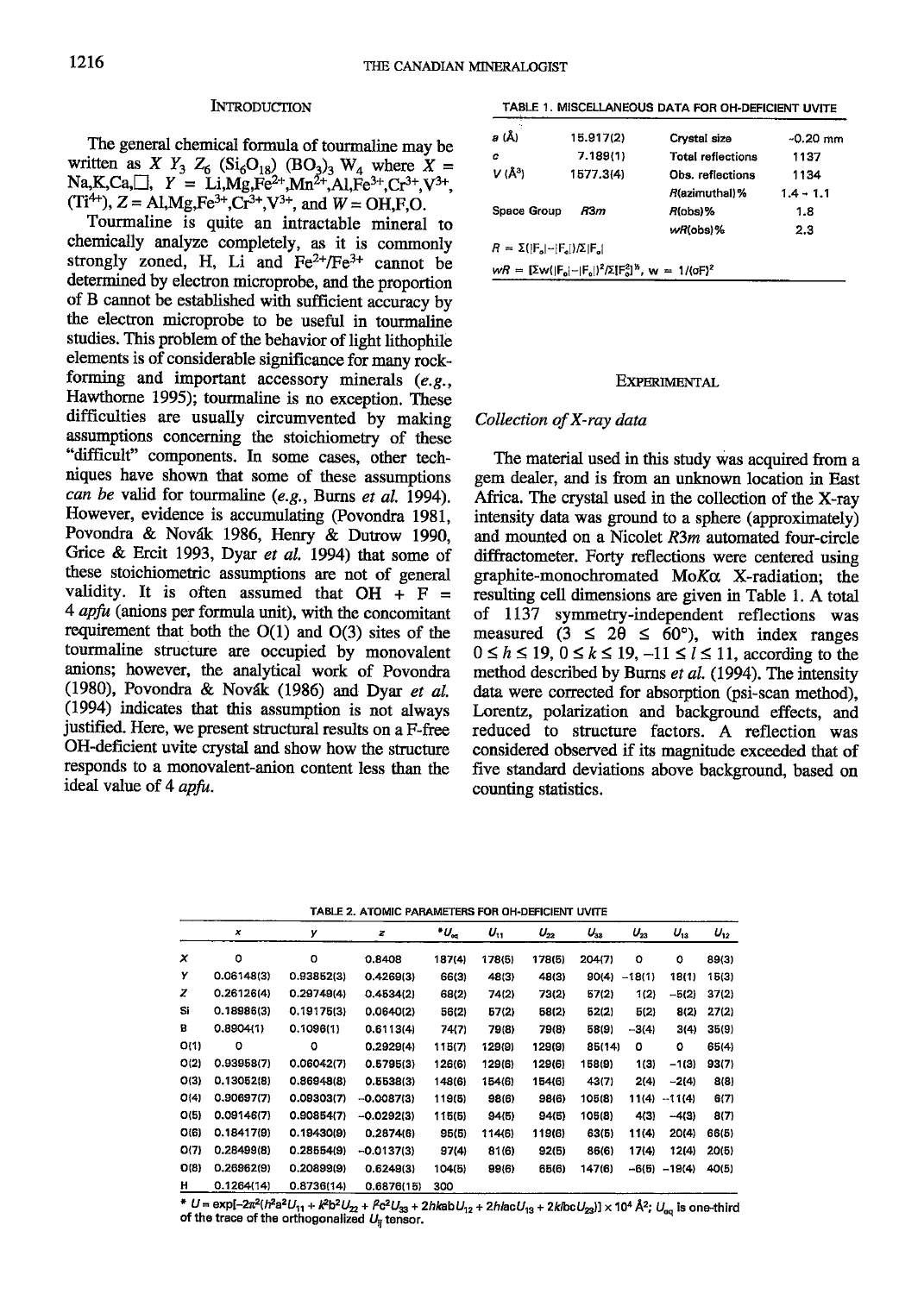# Refinement of the crystal structure

Scattering curves for neutral atoms, together with anomalous-dispersion corrections, were taken from Cromer & Mann (1968) and Cromer & Liberman (1970), respectively. The Siemens SHELXTL PLUS (PC version) system of programs was used for this work.

The structure was refined in the space group  $R3m$ using positional coordinates of elbaite (Burns et al. 1994). The final cycles of refinement involved all variable positional parameters, anisotropic displacement parameters and site-scattering parameters for the

TABLE 3. SELECTED INTERATOMIC DISTANCES (Å) AND ANGLES (°) IN OH-DEFICIENT UVITE

| $X - O(2)$<br>x3 | 2.511(2) | $O(2)-X-O(2)$       | x3 | 70.1(1)  |
|------------------|----------|---------------------|----|----------|
| $X-O(4)$<br>x3   | 2.784(1) | $O(2)-X-O(4)$       | x3 | 71.3(1)  |
| $X-O(5)$<br>x3   | 2.689(7) | $O(2) - X - O(5)$   | x3 | 87.1(1)  |
| $<$ X-0 $>$      | 2.661    | $O(4) - X - O(4)$   | x3 | 105.9(1) |
|                  |          | $O(4) - X - O(5)$   | x6 | 55.5(1)  |
|                  |          | $<0-X-0>$           |    | 74.5     |
| $Y - O(1)$       | 1.949(2) | $O(1)-Y-O(2)$       | x2 | 84.1(1)  |
| $Y - O(2)$<br>x2 | 2.007(2) | $O(1) - Y - O(6)$   | x2 | 100.5(1) |
| $Y - O(3)$       | 2.111(1) | $O(2)-Y-O(2)$       |    | 91.9(1)  |
| Y-0(6)<br>х2     | 1.973(2) | $O(2)-Y-O(3)$       | x2 | 98.7(1)  |
| $<$ Y-0 $>$      | 2.003    | $O(2)-Y-O(6)$       | x2 | 89.3(1)  |
|                  |          | $O(3)-Y-O(6)$       | x2 | 76.7(1)  |
|                  |          | $O(6)-Y-O(6)$       |    | 89.2(1)  |
|                  |          | $<0-0>$             |    | 90.0     |
| $Z - O(3)$       | 1.995(2) | $O(3)-Z-O(6)$       |    | 81.2(1)  |
| $Z - O(6)$       | 1.901(2) | $O(3)-Z-O(7)$       |    | 96.3(1)  |
| $Z - O(7)$       | 1.908(2) | $O(3)-Z-O(8)$       |    | 96.6(1)  |
| $Z - O(7')$      | 1.952(2) | $O(3)-Z-O(8')$      |    | 90.0(1)  |
| $Z - O(8)$       | 1.900(2) | $O(6)-Z-O(7)$       |    | 93.1(1)  |
| $Z - O(8')$      | 1.926(2) | $O(6)-Z-O(8)$       |    | 95.0(1)  |
| $Z - 0 >$        | 1.930    | $O(6)-Z-O(8')$      |    | 91.2(1)  |
|                  |          | $O(7) - Z - O(7')$  |    | 90.4(1)  |
|                  |          | $O(7)-Z-O(8)$       |    | 95.9(1)  |
|                  |          | $O(7) - Z - O(8')$  |    | 78.1(1)  |
|                  |          | $O(7') - Z - O(8)$  |    | 77.6(1)  |
|                  |          | $O(7') - Z - O(8')$ |    | 96.4(1)  |
|                  |          | $0 - Z - 0$         |    | 90.1     |
| $Si-O(4)$        | 1.628(1) | $O(4) - Si - O(5)$  |    | 102.3(1) |
| $Si-O(5)$        | 1.643(2) | $Q(4)-Si-O(6)$      |    | 111.6(1) |
| Si-O(6)          | 1.610(3) | $Q(A) - Si - O(7)$  |    | 110.4(1) |
| $Si-O(7)$        | 1.604(1) | . O(5)-Si-O(6)      |    | 110.2(1) |
| $<$ Si-O $>$     | 1.621    | O(5)-Si-O(7)        |    | 110.7(1) |
|                  |          | $O(6)-Si-O(7)$      |    | 111.3(1) |
|                  |          | <0–Si–O>            |    | 109.4    |
| $B - O(2)$       | 1.375(1) | $O(2)-B-O(8)$       | x2 | 120.7(1) |
| B-O(8)<br>x2     | 1.374(2) | $O(8)-B-O(8)$       |    | 118.5(1) |
| <b-0></b-0>      | 1.374    | $<0 - B - 0$        |    | 120.0    |
| $O(3) - H$       | 0.97(1)  | H-O(5)              |    | 2.25(1)  |
|                  |          | O(3)-H-O(5)         |    | 161.4(2) |

TABLE 4. REFINED SITE-SCATTERING VALUES (epfu), SITE POPULATIONS AND CALCULATED SITE-SCATTERING VALUES FOR OH-DEFICIENT UVITE

| Site scattering   | Site population                   | Calculated site<br>scattering |
|-------------------|-----------------------------------|-------------------------------|
| 13.9 <sub>B</sub> | $0.43$ Ca + 0.40 Na + 0.17 $\Box$ | 13.5e                         |
| 37.4e             | 1.70 Mg + 1.28 Al + 0.02 Cr*      | 37.5e                         |
| 78.0 е            | $5.16$ Al + 0.78 Mg + 0.06 Cr*    | 77.8 е                        |
|                   |                                   |                               |

 $Cr^* = Cr + Ti + V + Fe$ 

X, Y and Z sites. The H-atom site was constrained to be approximately  $0.98$  Å from the  $O(3)$  site. The final  $R$  index is 1.8%. Final positional and displacement parameters are given in Table 2, selected interatomic distances and angles are given in Table 3, and the refined site-scattering values are given in Table 4 in epfu (electrons per formula unit). Structure factors may be obtained from the Depository of Unpublished Data, CISTI, National Research Council, Ottawa, Ontario K1A 0S2.

#### Chemical analysis

The crystal used in the collection of the X-ray intensity data was mounted in epoxy, ground, polished, carbon coated and analyzed by electron microprobe with a CAMECA SX-50 instrument using the procedure described by Burns et al. (1994). The sample was powdered and "pre-dried" in a dessicating oven,

|  | TABLE 5. ELECTRON-MICROPROBE DATA* AND      |  |
|--|---------------------------------------------|--|
|  | <b>INIT CORNIS A EOR OU DEFICIENT INITE</b> |  |

|                                |                |      |                  | $(1)$ ** | $(2)$ ** |
|--------------------------------|----------------|------|------------------|----------|----------|
| SiO2                           | 37.22          | wt % | Si               | 5.998    | 5.915    |
| Al <sub>2</sub> O <sub>3</sub> | 33.85          |      | Al               |          | 0.085    |
| πо,                            | 0.25           |      |                  |          |          |
| $Cr_2O_3$                      | 0.33           |      | Al*              | 6.000    | 6.000    |
| $V_2O_3$                       | 0.06           |      |                  |          |          |
| FeO                            | 0.02           |      | Al*              | 0.429    | 0.255    |
| MgO                            | 10.14          |      | $\Pi^{4+}$       | 0.030    | 0.030    |
| CaO                            | 2.49           |      | Cr <sup>3+</sup> | 0.042    | 0.041    |
| Na,O                           | 1.28           |      | $V^{3+}$         | 0.008    | 0.008    |
| <b>B,O,</b>                    | $(10.78)^{++}$ |      | $Fe2+$           | 0.003    | 0.003    |
| H,O                            | 3.10           |      | Mg               | 2.437    | 2.402    |
|                                | 99.52          |      | ΣΥ               | 2.948    | 2.698    |
|                                |                |      | Ca               | 0.430    | 0.424    |
|                                |                |      | Na               | 0.400    | 0.394    |
|                                |                |      | ΣХ               | 0.830    | 0.818    |
|                                |                |      | он               | 3.311    | - 4      |

K. F. Mn. Cu. Zn not detected

\*\* (1): calculated on the basis of 31(0,0H); (2): calculated on the basis of 31(O,OH) with  $OH = 4$  apfu

\* This method of giving the AI content is not meant to infer that the Z site is completely occupied by Al.

 $**$  calculated for  $B = 3.0$  apfu.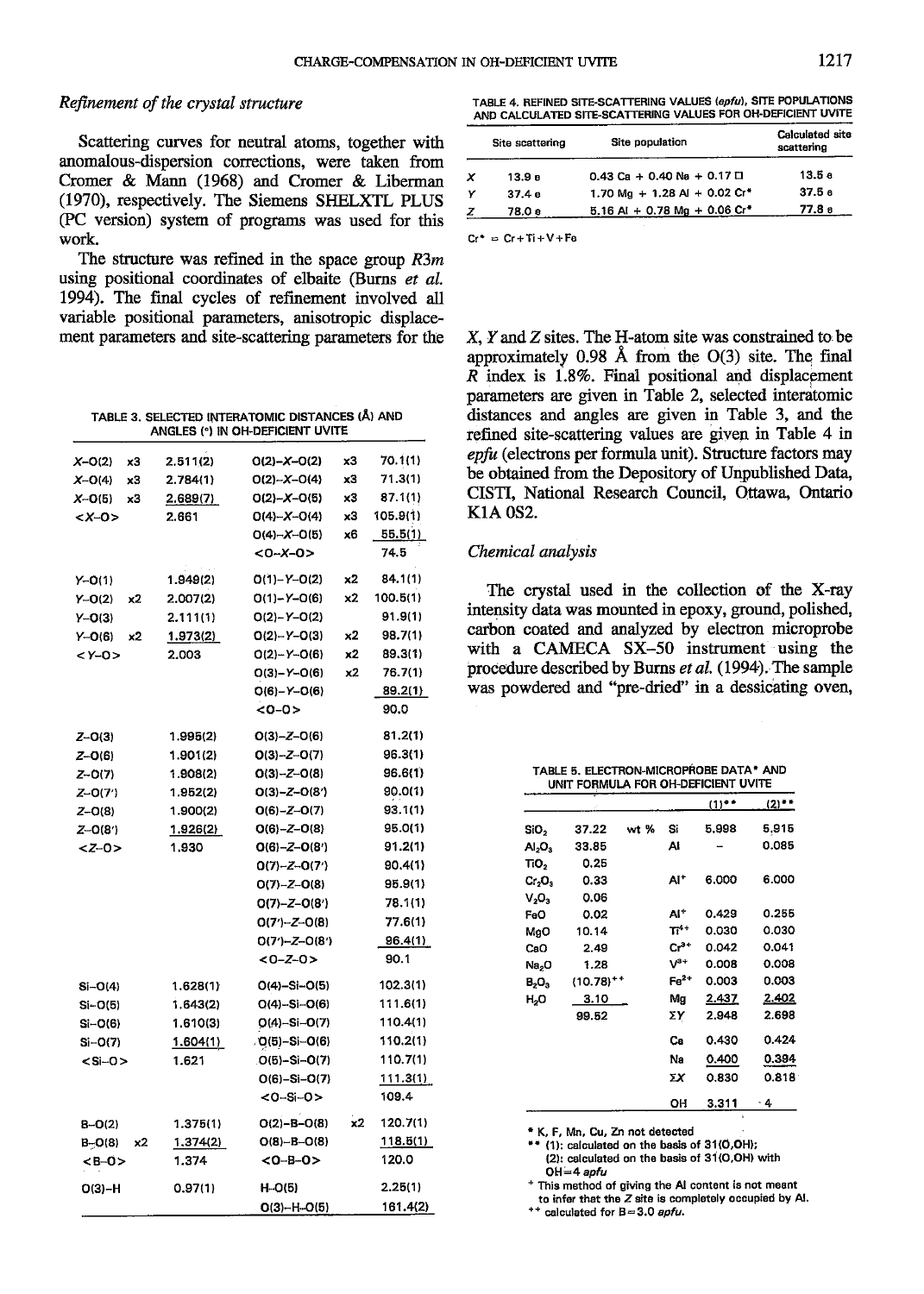and analyzed for  $H<sub>2</sub>O$  (in duplicate) using Karl Fischer titrimetry with a Mitsubishi Moisture Meter attached to a Mitsubishi Water Vaporizer operating at 1000°C. Two sample aliquots of  $0.0512$  and  $0.0430$  g gave H<sub>2</sub>O values of 3.09 and 3.11 wt%, respectively. Background moisture introduced during sample exchange was measured  $(20 \mu g)$  in a series of blank runs and subtracted. Titration start and end rates were 0.01 and 0.03  $\mu$ g H<sub>2</sub>O s<sup>-1</sup>, respectively, over run times of 15 minutes. The analytical data are summarized in Table 5. The structural formula was calculated on the basis of 31 anions using the transition-metal valencestates indicated in Table 5.

### **DISCUSSION**

## Chemical composition and chemical formula

The unit formula (Table 5) has a  $Y$ -site sum of 2.95  $\alpha$ pfu (atoms per formula unit). The scattering values for the  $Y$  site calculated from the formula unit are 36.8 *epfu* for the Y-cation sum of 2.948 *apfu*, and 37.5 *epfu* if the *Y*-cation sum is normalized to  $3.00$ apfu. The latter value is in better agreement with the refined value of 37.4 epfu (Table 4), suggesting that the slightly low Y-site cation sum of 2.498  $\alpha$ pfu in Table 5 is due to slight analytical inaccuracy. Several other aspects of the chemical composition and unit formula of this tourmaline warrant discussion, including the OH conlent and the influence of the OH content on the calculation of the unit formula.

 $OH$  content of the structure: A key aspect of this particular tourmaline crystal is the measured OH content: 3.3 OH pfu. This gives a monovalent anion content significantly less than the 4 anions  $p\hat{t}u$  conventionally assigned to *most* tourmaline compositions. This value is supported by the fact that there is no sign of any electron density at the position expected for a H atom attached to the O(1) anion.

The influence of OH content on the calculation of the formula unit:  $H_2O$  is often not determined in tourmaline, and the unit formula is calculated with the assumption that  $OH + F = 4$  anions pfu. This calculation is very sensitive to the  $H<sub>2</sub>O$  content; Table 5 compares the results of normalization based on  $31(O,OH,F)$  [formula(1)] and  $31(O,OH,F)$  with OH +  $F = 4$  anions *pfu* [formula(2)]. There is a significant deficiency in the Y-cation sum ( $\sim$ 0.30  $\Box$  pfu) for the  $OH + F = 4$  anions *pfu* calculation. If the amounts of all cations in the structure have been established by analysis, such a deficiency in the Y-cation sum is a good indicator of  $OH + F$  being less than 4 anions *pfu*; however, the amounts of Li and B are not normally determined. Burns et al. (1994) used the Y-cation sum difference from  $3$  apfu to estimate the Li content. These values were confirmed by the site-scattering refinement, which showed the scattering from the  $Y$  site  $(in$  epfu) to correspond exactly to the Y-cation contents of the unit formulae with Li calculated by difference. Thus their *assumption* of  $OH + F = 4$  anions pfu is correct for the samples they examined. However, it is not correct for the tourmaline examined in this work. We can thus conclude that Li cannot be accurately estimated by difference unless  $H<sub>2</sub>O$  has been determined  $or$  the X-ray scattering from the  $Y$  site has been measured accurately.

## Site populations

The refined site-scattering values are compatible with small amounts of transition metals occurring at the  $Y$  and  $Z$  sites (Table 4). The principal problem to resolve is the relative ordering of Mg and Al over the Y anld Z sites. Site-scattering refinement cannot effectively distinguish between Mg and Al, as they scatter X rays in a very similar fashion. However, Mg  $(161r = 0.72 \text{ Å}; \text{Shannon}$  1976) and Al  $(161r = 0.535 \text{ Å})$ are of different size, and this is reflected in the observed mean bond-lengths. Hence, using the mean bond-length - constituent-cation radius curves of Hawthorne et al. (1995), the Mg and Al may be quantitatively assigned to the  $Y$  and  $Z$  sites (Table 4). Note that significant  $Mg$  occurs at the  $Z$  site, and confirms that the general assumption that Al completely fills the  $Z$  site before occupying the  $Y$  site is not valid (Hawthome et al. 1993, Grice & Ercit 1993).

Electron-microprobe analysis indicates that the X site is occupied by  $0.43Ca + 0.40Na + 0.17$ , in good agreement with the measured X-ray scattering at this site. The dominant chemical species at the  $X$  site is Ca, the dominant species at the  $Y$  site is Mg, and the dominant species at the Z site is Al; hence this tourmaline is a uvite.

## Local bond-valence requirements at the  $O(1)$  anion

The bond-valence arangement in this crystal of uvite is shown in Table 6; note that both H sites are included in the table, even though only H(3) is occupied. The  $O(2)$ ,  $O(4)$ ,  $O(5)$ ,  $O(6)$ ,  $O(7)$  and  $O(8)$ anions are all oxygen atoms, and the sums of the bondvalences incident at these anions are all close to the ideal value of  $2 \nu u$  (valence units). The O(3) anion is an OH group, and the sum of the bond-valences incident from the Y and Z cations is 1.145 vu. The H(3) atom associated witl O(3) forms a weak H-bond to the  $O(5)$  anion; the  $D$ (donor)-H and H...A(acceptor) bondvalences were thus assigned (Table 6). The resulting sum of the incident bond-valences around the  $O(3)$  oxygen anion is 2.045 vu, close to the ideal value of 2  $vu$ . The O(1) anion is bonded to three Y cations (Fig. 1), and in the sample of uvite examined here, the resulting sum of the incident bond-valences is  $1.365 \nu u$ (Iable 6). Normally, this would lead one to assign the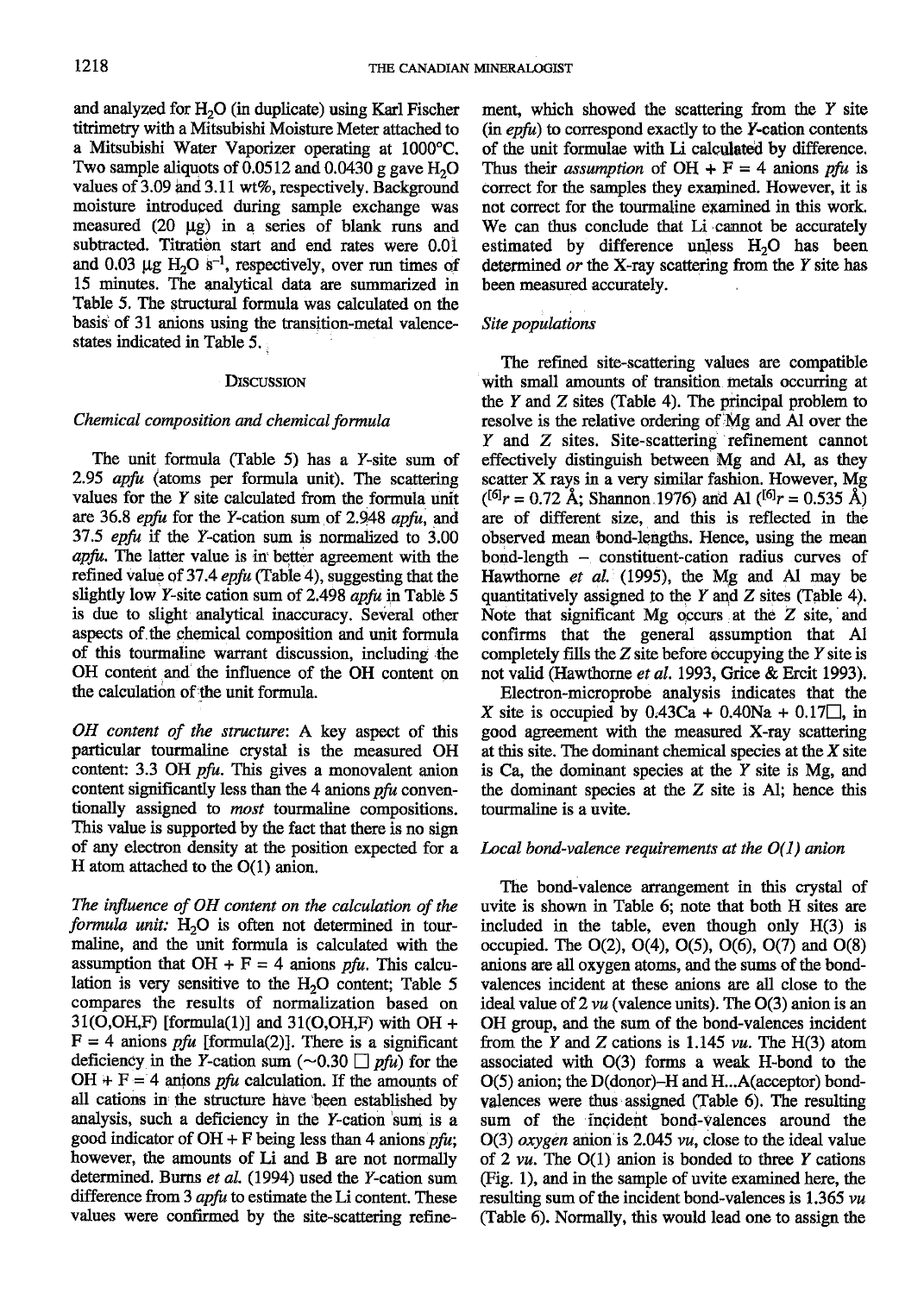$O(7)$ 

 $O(8)$ 

|      | x            | Υ              | z              | Si           | в           | H(1) | H(3) | Σ     |
|------|--------------|----------------|----------------|--------------|-------------|------|------|-------|
| O(1) |              | $0.455^{*3}$ - |                |              |             | ٠    |      | 1.365 |
| O(2) | $0.159^{3}1$ | $0.401^{*2}$   |                |              | 1.009       |      |      | 1.970 |
| O(3) |              | 0.323          | $0.411^{22}$   |              |             |      | 0.90 | 2.045 |
| O(4) | $0.095^{*3}$ |                |                | $0.984^{*2}$ |             |      |      | 2.063 |
| O(5) | $0.113^{2}$  |                |                | $0.946^{*2}$ |             |      | 0.10 | 2.105 |
| O(6) |              | $0.432^{*2}$   | 0.506          | 1.032        |             |      |      | 1.970 |
| O(7) |              |                | 0.498<br>0.452 | 1.049        |             |      |      | 1.999 |
| O(8) |              |                | 0.507<br>0.479 |              | $1.012^{2}$ |      |      | 1.998 |
| Σ    | 1.101        | 2.444          | 2.853          | 4.011        | 3.033       |      | 1.00 |       |

\* parameters from Brown (1981)

 $\boldsymbol{x}$ Ÿ S. B  $H(1)$  $H(3)$  $\pmb{\Sigma}$ z  $O(1)$  $0.291^{48}$ -0.873  $O(2)$  $0.248^{*3}$  $0.372^{x2}$ 1.036 2.028  $O(3)$ 0.314  $0.419^{2}$ 0.90 2.052  $0.125^{*3}$  $0.969^{2}$ 2.063  $O(4)$  $0.149^{x2}$  $0.912^{2}$ 2.073  $O(5)$  $0.10$  $0.393^{2}1$ 1.063 1,989  $O(6)$ 0.533

1.041

 $0.991^{22}$ 

TABLE 7. BOND-VALENCE TABLE FOR F-BEARING UVITE\*

0.514 3.985 3.018 1.00 1.566 2.135 2.900 Σ  $\sim$ 

 $O(1)$  anion as an OH group in which the H atom forms a strong H bond to another anion in the structure; thus there would be an entry at the position marked by an asterisk in Table 6, such that the sum of the incident bond-valences at  $O(1)$  was  $\sim$ 2 *vu*. However, such an assignment requires  $(OH)_4$  in the structure, which is inconsistent with the measured content of  $(OH)_{3,3}$ (Table 4). The  $H(3)$  atom was easily detected in a difference-Fourier map, whereas H(1) was not, indicating that the  $H(3)$  position is occupied [*i.e.*, O(3) = OH] and the H(1) position corresponds to  $\Box_{0.7}$ H<sub>0.3</sub> [*i.e.*, O(1)  $\approx$  O<sup>2-</sup>]. This presents an added complexity with respect to local bond-valence requirements of the  $O(1)$  position in this particular uvite.



Fig. 1. Oblique view of the coordination of the  $O(1)$  site in tourmaline,  $Z$ -axis vertical. The  $O(1)$  atom (circle with random-dot shading) is bonded to three Y cations (highlighted circles), and the  $H(1)$  atom is shown by the small cross-hatched circle; the  $H(1)$  site is predominantly vacant in the uvite crystal refined here.

Table 7 shows the bond-valence arrangement in a crystal of F-bearing uvite in which  $O(1) \approx F$ (MacDonald & Hawthorne 1995). All bond-valence sums are close to their ideal values. The sum around the  $O(1)$  anion, calculated using the curves for (Mg,Cr...)-F of Brown (1981), is somewhat lower than the ideal value of  $1 \nu u$ , but is compatible with occupancy of  $O(1)$  by F, as indicated by the structure refinement. Grice & Ercit (1993) suggested that the variation in incident bond-valence at O(1) reflects variation in  $O^2 \rightleftharpoons F$  substitution at this site, with  $O^{2-}$  $\rightleftharpoons$  OH<sup>-</sup> and F<sup>-</sup>  $\rightleftharpoons$  OH<sup>-</sup> substitutions being of lesser importance. If this proposal were correct, the valencesum rule (Brown 1992, Hawthorne 1992, 1994) predicts that the incident bond-valence at  $O(1)$  should correspond to the aggregate charge of the anions at  $O(1)$ . For the uvite crystal described in Table 6, this is not the case; the aggregate charge at  $O(1)$  is 1.69<sup>-</sup>, which is not in accord with the incident bond-valence sum of  $1.37 \, \nu\mu$ . The sum of the incident bond-valences around  $O(1)$  is a long-range (averaged) quantity. The bond-valence rule must be satisfied *locally* (*i.e.*, shortrange) as well as in aggregate  $(i.e., long-range)$ , and it is here that another problem arises with this model. If the  $O(1)$  site is occupied by both monovalent (F<sup>-</sup>, OH<sup>-</sup>) and divalent  $(O^{2-})$  anions, the local configurations involving F<sup>-</sup> and OH<sup>-</sup> must have incident bond-valence sums close to 1 *vu*, and the local configurations involving  $Q^{2-}$  must have incident bond-valence sums close to  $2 \nu u$ . As the  $O(1)$  anion is bonded only to three  $Y$  cations (Table 6, Fig. 1), such local arrangements must involve short-range order of the Y cations.

# Short-range order around O(1)

For the crystal of uvite examined here, the  $Y$  site is occupied by 1.70 Mg + 1.30 Al\* (=Al+Cr<sup>3+</sup>...) apfu, and hence there is potential for short-range ordering of Mg and Al, with such local configurations as  $3Y =$ Al-Al-Al, Al-Al-Mg, Al-Mg-Mg and Mg-Mg-Mg.

1.994

1.986

data from T72 of MacDonald & Hawthorne (1995), bond-valence parameters from Brown (1981)

0.445

0.508

 $0.481$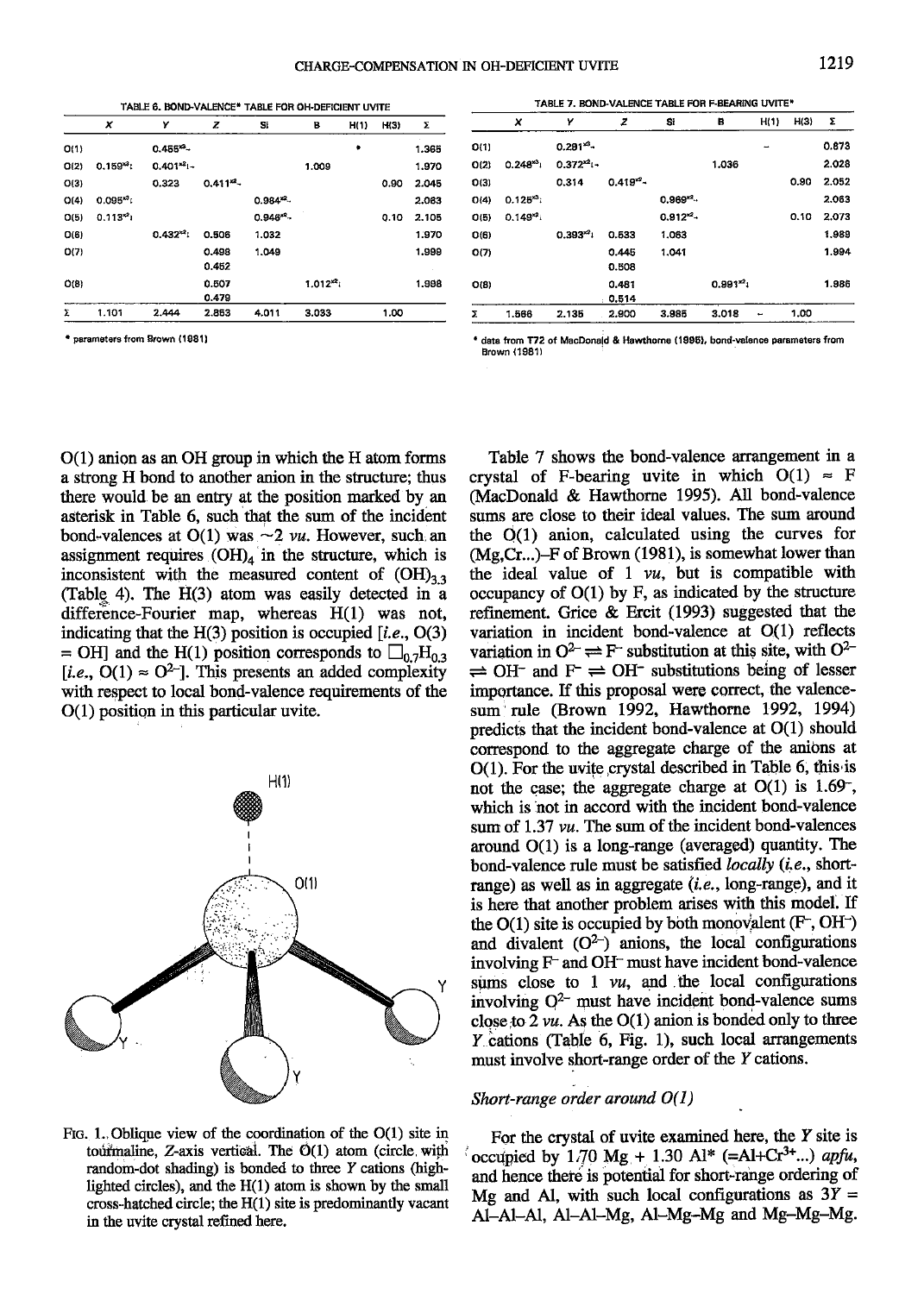The sum of the short-range configurations over the crystal must give the (long-range) site populations. Hence the local configurations around O(1) must sum to the Y site-population of  $1.70Mg + 1.30Al^*$ . We cannot uniquely decompose the observed  $Y$  sitepopulation into local configurations. However, we note that the  $Y$  site-population is compatible with the local arrangements  $3Y = Al-Al-Mg$  and Mg-Mg-Mg in the ratio 0.65:0.35. Moreover, this closely matches the  $O<sup>2</sup>$ : OH ratio of 0.69:0.31 at the O(1) site. This suggests that  $O(1) = O^{2-}$  is locally associated with  $3Y = Al-AI-Mg$ , and  $O(1) = O<sup>2</sup>$  is locally associated with  $3Y = Mg-Mg-Mg$ . Can these local arrangements provide the necessary incident bond-valence at the associated anions? The arrangement  $(Mg-Mg-Mg)$ <br>-OH with a Y-O(1) bond-length of 2.096 Å would give an incident bond-valence sum of 1.00  $\nu\mu$  at the O(1) anion. The arrangement  $(AI-AI-Mg)$ -O with bond valences of Al-O(1) = 0.73  $vu$  (=1.745 Å) and  $Mg-O(1) = 0.54$  *vu* (=1.873 Å) give an incident bondvalence sum of 2.00  $vu$  at O(1) and a  $\langle Y-O(1)\rangle$ distance of 1.788  $\AA$  for the Al-Al-Mg configuration. Thus the local configurations Al-Al-Mg and Mg-Mg-Mg can accommodate the short-range bondvalence requirements of  $O^{2-}$  and OH-, respectively, at the  $O(1)$  site. The calculated  $\langle Y-O \rangle$  distance, summed over all the short-range-ordered configurations in the crystal, is  $1.788 \times 0.65 + 2.096 \times 0.35 = 1.942$  Å. The observed  $Y=O(1)$  distance in this uvite is 1.949 Å (Table 3), in excellent agreement with these calculations,

We are now in a better position to examine the relationship between the bond-valence sum at O(1) and the aggregate formal charge of the anions occupying this position. For this crystal of uvite, the aggregate charge at  $O(1)$  is 1.69<sup>-</sup>, and the incident bond-valence is 1.365 va, a significant difference. However, the calculations given above show that the short-rangeordered configurations consistent witl the observed site-populations at the  $Y$  site can give an incident bondvalence sum at O(1) in accord with the observed aggregate formal charge and site-population at O(L): 1.65 *vu versus* 1.69<sup>-</sup> and  $O(1) = 0.69O^{2-} + 0.31(OH)$ . The grand  $\langle Y - Q(1) \rangle$  distance for these configurations is  $1.942$  Å, which, if used for bond-valence calculation. would give an incident bond-yalence sum at  $O(1)$  of L.39 va, similar to the value in Table 6. The difference in the two values,  $1.65$  vu versus 1.39 vu, arises from the fact that the bond-valence curves are concave (Brown  $\&$  Shannon 1973) and an averaged bond-length does not give an averaged bond-valence. Usually; this is not a significant issue; however, in the present case, there is a large difference between the shortest Al-O bond-length and the longest Mg-O bond-length, and this nonlinear effect becomes significant. Hence it seems unlikely that the method of estimating the OH content of tourmaline suggested by Grice  $\&$  Ercit (1993) will give accurate results, although it may be

possible to modify this approach to take into account this nonlinear bond-valence effect.

#### **CONCLUSIONS**

1. In  $OH(+F)$ -deficient tourmaline, the assumption of  $OH + F = 4$  anions pfu can produce extensive apparent vacancies at the  $Y$  site.

2. There is considerable Mg-Al disorder over the Y and Z sites in this crystal of OH-deficient uvite.

3. The site population of the O(1) site is  $O^{2-}{}_{0.69}O(H)^{-}{}_{0.31}$ 

4. Where  $O(1) = O^{2-}$ , local bond-valence requirements can be satisfied by bonding to 2Al  $(Y-Q^2 \approx 1.745 \text{ Å})$ and Mg (Y-O<sup>2-</sup>  $\approx$  1.873 Å), giving a bond-valence sum of 2.0 *vu* incident at  $O(1) = O^{2-}$ .

5. Where  $O(1) = OH$ , local bond-valence requirements can be satisfied by bonding to 3 Mg (Y-OH  $\approx$  2.096 Å), giving a bond-valence sum of 1.0  $\nu\mu$  incident at O(1). 6. The grand  $\langle Y-O(1)\rangle$  distance, averaged over all the local configurations in this crystal, is  $1.942$  Å, in excellent agreement with the observed value of  $1.949$  Å, supporting the proposed scheme of shortrange order proposed here.

#### ACKNOWLEDGEMENTS

We thank Spencer Cotkin, Barb Dufrow and Phil Rosenberg for their very pertinent comments. Financial support was provided by the Natural Sciences and Engineering Research Council of Canada in the forrn of Operating, Infrastructure and Major Equipment grants to FCH.

#### **REFERENCES**

- BROWN, I.D. (1981): The bond-valence method: an empirical approach to chemical bonding and structure. In Structure and Bonding in Crystals II (M. O'Keeffe and A. Nawotsky, eds.). Academic Press, New York, l-30.
	- -(1992): Chemical and stericconstraints in inorganic solids. Acta Crystallogr. B48, 553-572.
	- & SHANNON, R.D. (1973): Empirical bond-strength  $-$  bond-length curves for oxides. Acta Crystallogr. A29, 266-282.
- BURNS, P.C., MACDONALD, D.J. & HAWTHORNE, F.C. (1994): The crystal chemistry of manganese-bearing elbaite. Can. Mineral. 32, 31-41.
- CROMER, D.T. & LIBERMAN, D. (1970): Relativistic calculation of anomalous scattering factors for X rays. J. Chem. Phys. 53, 1891-1898.
	- & MANN, J.B. (1968): X-ray scattering factors computed from numerical Hartree-Fock wave functions. Acta Crystallogr. A24, 321-324.